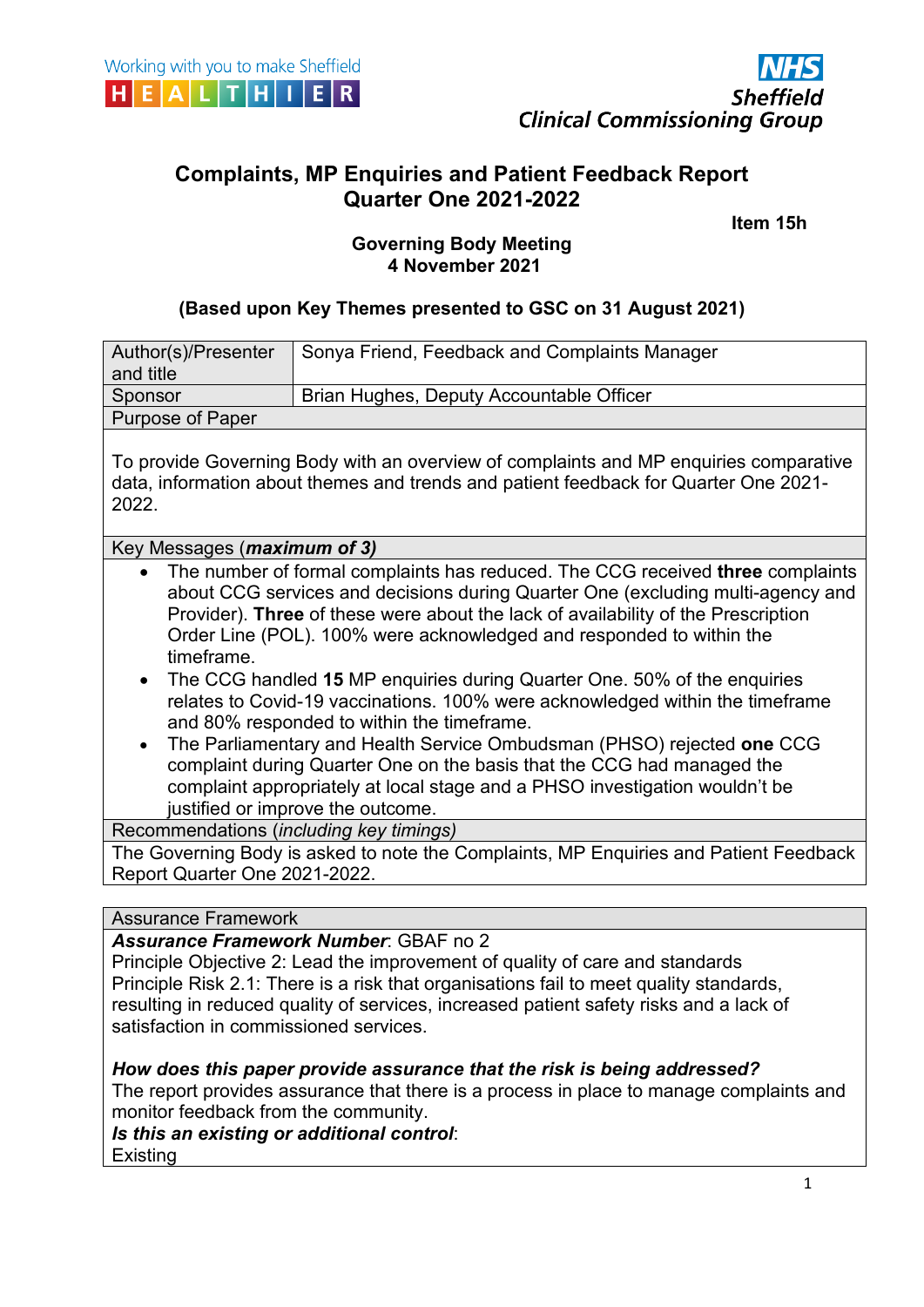Associated Risks to the CCG Risk that complaints are not managed appropriately within NHS Regulations Consultation Requirements *(policies)* N/A Communications activity undertaken / planned N/A Equality/Diversity Impact N/A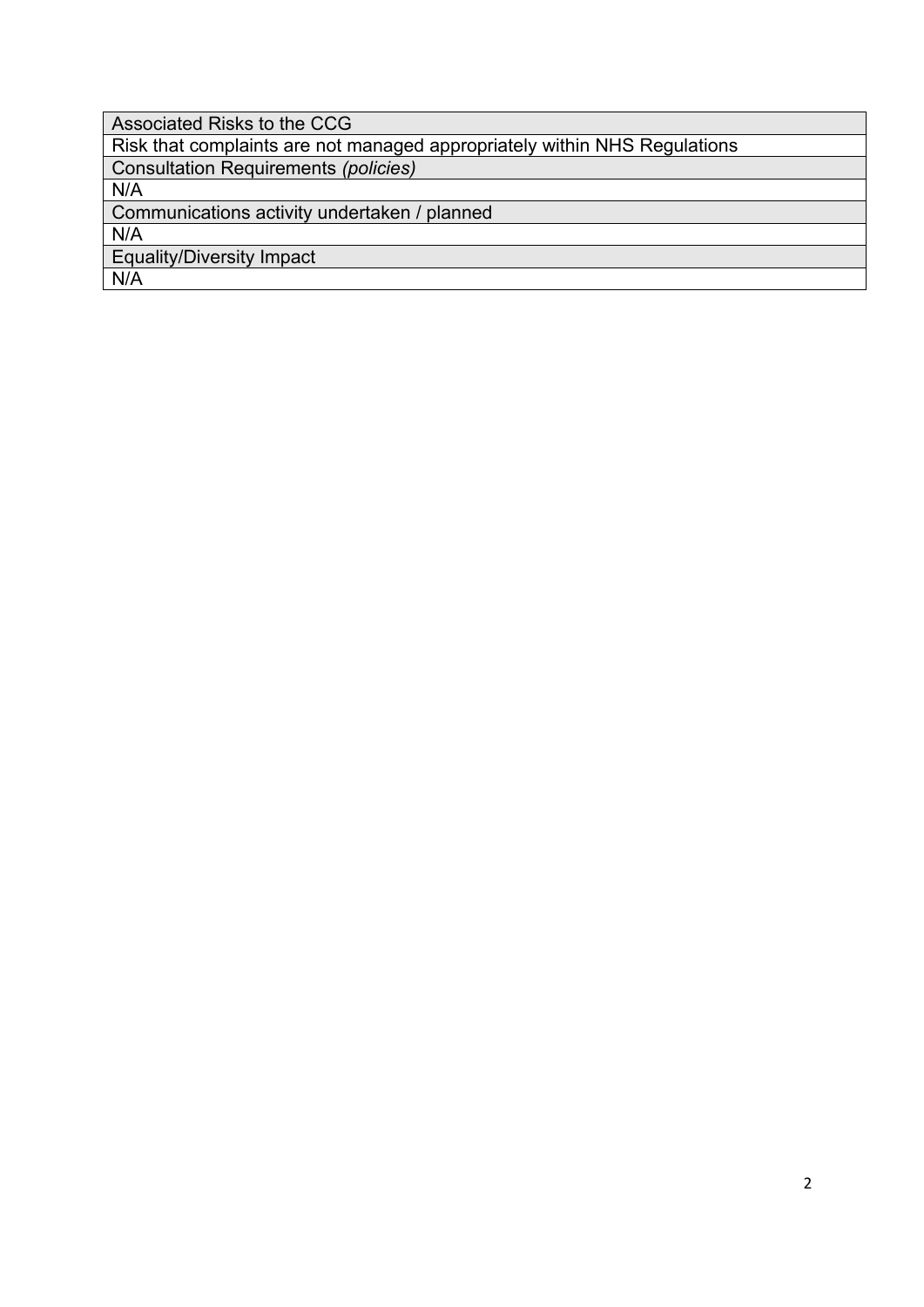# **Complaints, MP Enquiries and Patient Feedback Report Quarter One 2021-2022**

## **Governing Body Meeting**

#### **4 November 2021**

#### **1. Introduction**

A complaint is an oral or written expression of dissatisfaction that requires a response. The CCG handles complaints and MP enquiries about:

- the conduct of NHS Sheffield CCG staff; and
- services that the CCG provides, including commissioning decisions.

When the CCG receives a complaint relating to services commissioned by the CCG and provided by another organisation, the CCG decides whether it is appropriate for the provider to handle the complaint directly or whether the CCG should handle the complaint<sup>[1](#page-2-0)</sup>. Where the CCG decides to handle the complaint, the provider is asked to investigate and provide the CCG with the outcome of their investigation. The CCG then responds to the complainant.

National guidance indicates that these complaints should be included in provider rather than CCG complaints statistics. Therefore, detailed information about provider complaints is not included in this report.

## **2. Complaints**

#### **2.1. Number of complaints received**

During Quarter One 2021-22 the CCG:

- handled **three** complaints about CCG services and decisions
- handled **two** complaints about an independent provider commissioned by the CCG which remained open at the end of this Quarter period
- handled **two** complaints which are being led by other organisations, namely NHS England and Sheffield Children's Hospital but which SCCG wishes to have oversight of the responses on for intelligence purposes.

<span id="page-2-0"></span><sup>1</sup> Factors that are taken into account include the subject and severity of the complaint, contractual breaches, pre-existing concerns relating to the provider, and the extent to which feedback from the complaint might inform commissioning decisions. The complainant must consent to their complaint being redirected to the provider to handle. The CCG considers it appropriate that, except in very exceptional circumstances, complaints relating to Sheffield Teaching Hospitals NHS Foundation Trust, Sheffield Health and Social Care NHS Foundation Trust and Sheffield Children's NHS Foundation Trust should be handled directly by the Trusts. The Trusts have a statutory responsibility to investigate complaints effectively, and the CCG has robust processes in place for monitoring the Trusts' compliance with complaints regulations.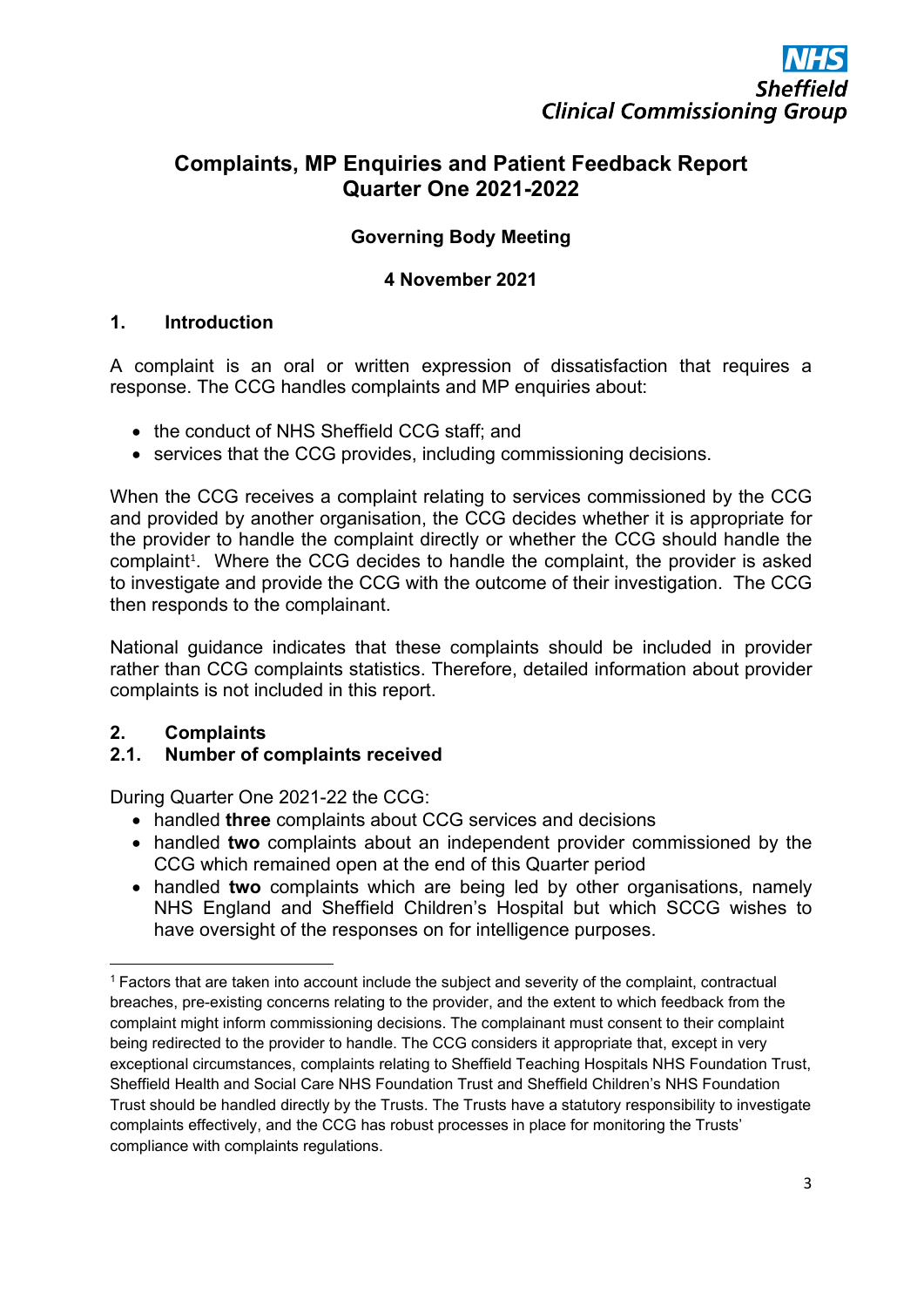- re-directed 42 complaints
- handled 18 concerns, 13 of which were redirected
- The CCG also handled 14 enquiries, two comments and received 13 compliments

#### **2.2. Timeliness of response**

We aim to acknowledge complaints within two working days and respond within 25 working days. This timeframe can be negotiated and amended with the agreement of the complainant. Of the three complaints about CCG services and decisions:

- Three (100%) were acknowledged within two working days
- Three (100%) met the 25-day target response timeframe.

#### **2.3. Complaints by outcome**

Of the three complaints the CCG has responded to, the outcome has been as follows:

 $\triangleright$  Three complaints were upheld (100%). This is because the POL was subject to staff shortages at the time.

#### **2.4. Parliamentary and Health Service Ombudsman (PHSO)**

The Parliamentary and Health Service Ombudsman informed the CCG during Quarter One that they would not accept an application made by a complainant following local resolution being exhausted with the CCG.



## **2.5. Subjects of complaints**

All CCG complaints received related to the telephone service provided by the Prescription Order Line. The POL investigations and responses confirmed that the demand on the service (since Covid-19 had impacted the NHS) had stretched the capacity of the service and that staff were absent due to sickness and isolation. It was noted that new staff were being recruited and trained. The POL was due to close permanently on 30<sup>th</sup> September 2021. All complaints were upheld.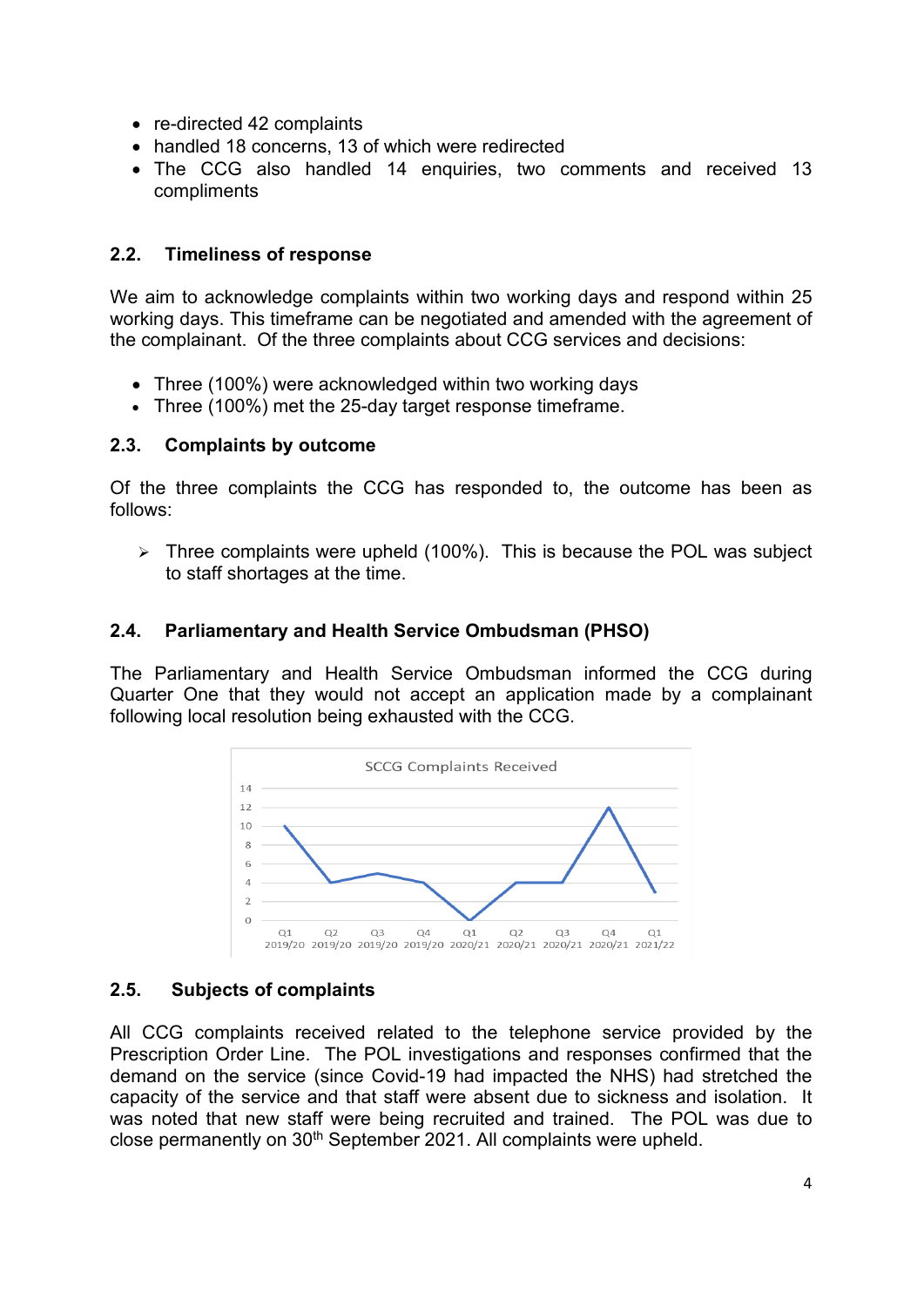Of the two Provider complaints, one related to care afforded to a resident of a care home and another to alleged discrimination against a patient at a private Hospital setting. Both were still live at the end of this quarter reporting period.

One complaint was received which was redirected and handled by NHS England but which the CCG wishes to be kept informed about (relating to alleged discrimination during a vaccination appointment) and another was in relation to care provided by both the Yorkshire Ambulance Service and Sheffield Children's Hospital. Both have investigations ongoing.

## **2.6. Vaccination Enquiries**

During Quarter One, as the vaccination roll-out continued in Sheffield, Feedback and Complaints received 100 'vaccination enquiries' in addition to the numbers above. Our Complaints Officer and Patient Experience/Freedom of Information (FOI) Lead worked with vaccination colleagues and the communications team to provide responses to these. The subject of these included but were not limited to:

- $\triangleright$  individuals wanting to know when they would receive their second vaccination
- $\triangleright$  individuals wanting to know when their records would be updated to reflect that they had received their second vaccination

## **3. MP enquiries**

When an MP raises a complaint on behalf of a constituent, this may be classified as a formal complaint. The CCG also responds to queries from MPs that do not meet the criteria of a formal complaint. These are classified as MP enquiries.

#### **3.1. Number of MP enquiries received**

During Quarter One the CCG handled 15 MP enquiries.

## **3.2. Timeliness of response**

We aim to acknowledge MP enquiries within two working days and respond within 25 working days.

Of the 15 MP enquiries handled during Quarter One of 2021/22

- 15 (100%) were acknowledged within two working days
- 12 (80%) were responded to within 25 working days

## **3.3. Subject of MP enquiries**

The theme of Covid-19 vaccination continued to follow through into this quarter with 50% of enquiries relating to vaccinations. Other enquiries included:

- $\triangleright$  Use of Jordanthorpe Site
- $\triangleright$  Kelham Island
- $\triangleright$  Dental Provision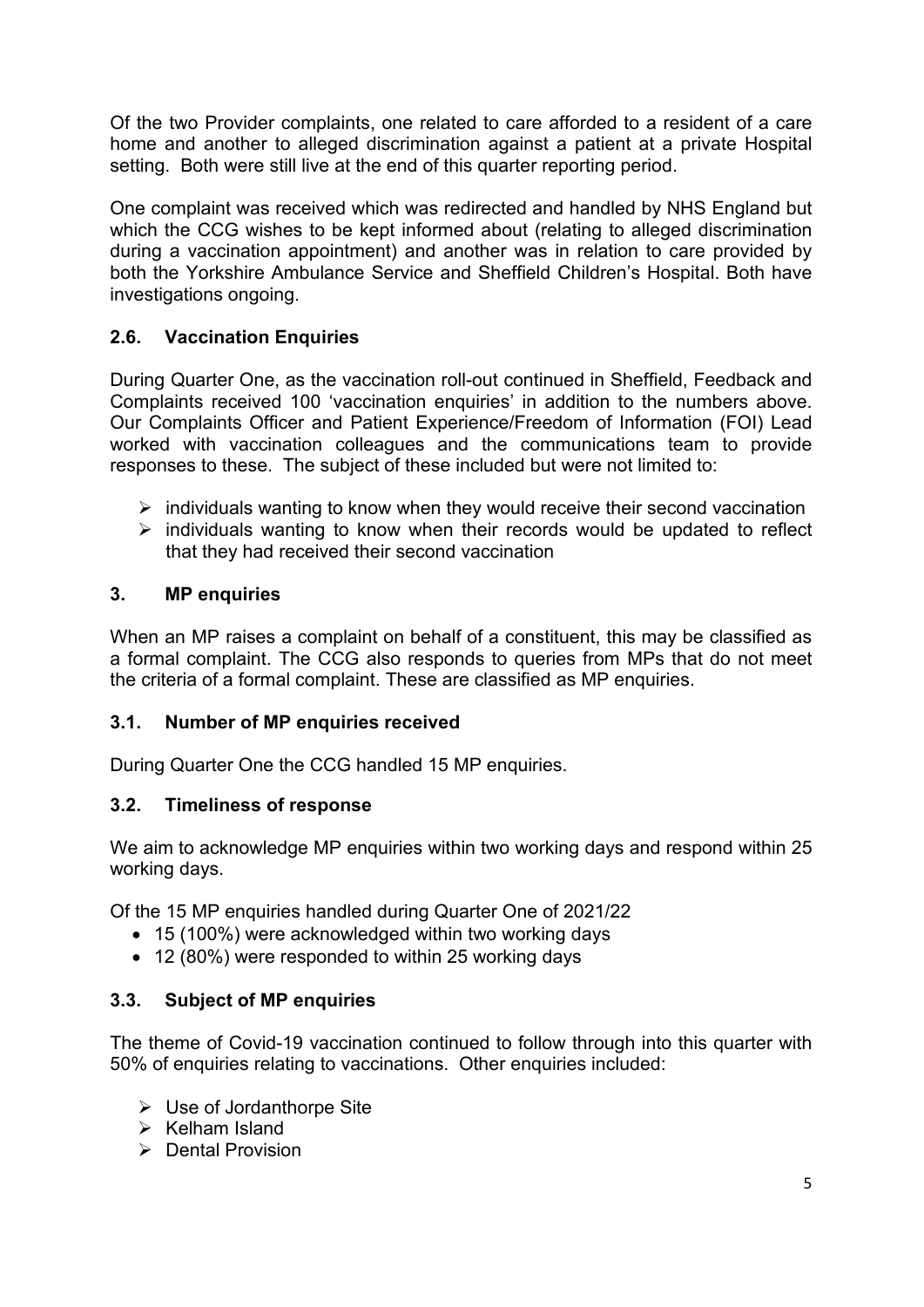#### $\triangleright$  Acute Mental Health Provision

MP Enquiries have remained relatively constant in number since the pandemic began as shown below:



## **4. Patient Experience Surveys**

## **4.1. Prescription Order Line (POL)**

As was reported in the previous Quarter, the Prescription Order Line had seen a significant increase in callers since the first Covid-19 national 'lockdown' (estimated at around 2500 per month). There have been three complaints and five compliments received directly into Feedback and Complaints during Quarter One.

POL conduct a quarterly online survey and twice as many patients completed the survey than the quarter before (17 as against 8) and 10 of those 17 confirmed they were 'unlikely to recommend' the service, three were 'likely to' and 'four' were neutral. For seven of those who were unlikely to recommend the service, reasons included: difficulty getting through on the phone; being cut off and not held in a queue and concerns about getting medication due to difficulty with phone line. Ten respondents left comments about their experience.

In terms of POL staff, there were comments as to whether the service could be staffed better but also recognition for staff members providing an excellent service.

Of the three complaints raised through the Complaints Team, all were contacted and have been formally responded to.

## **4.2. Continuing Healthcare (CHC)**

The CHC team recognise that feedback questionnaires are not always the most effective way of gathering feedback. The CHC Team have gone to SPIEEC and outlined new ways of capturing patient experience. This work is underway However, information gathered in the questionnaire for Quarter One was as follows: